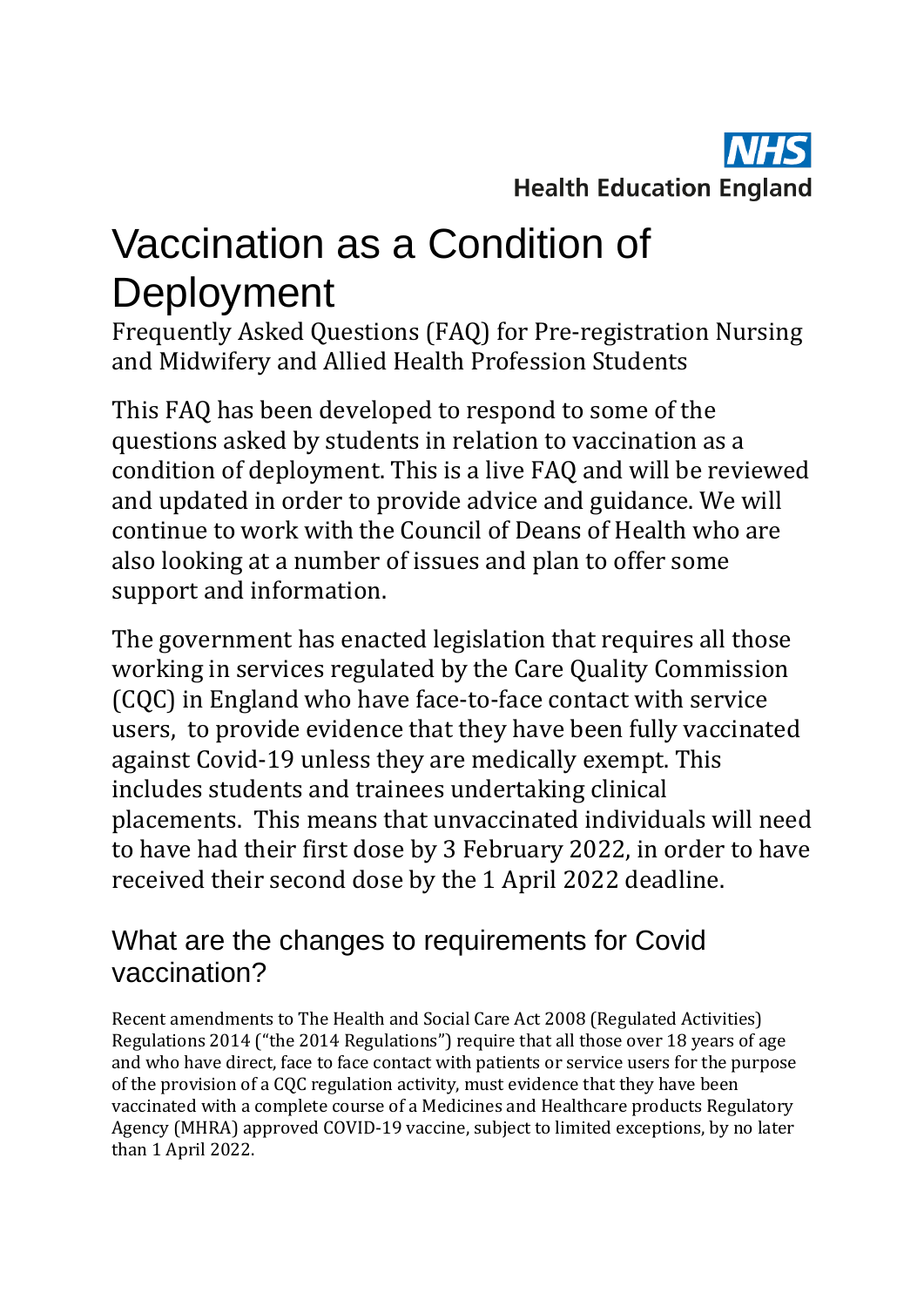The Vaccination as a Condition of Deployment (VCOD) regulations in health and adult social care settings (domiciliary care and other CQC regulated settings) are intended to:

- Protect all those that use health and social care services, a large number of whom are vulnerable, as well as the wider community.
- Protect workers through increasing vaccination uptake rates.
- Help reduce COVID-19 related sickness absences.

If you have not been vaccinated by 31 March 2022 you will not be able to undertake practice placements that require contact with patients or service users. This will affect your ability to complete your programme and join the professional register.

You can find some useful information by following this link: [Vaccination as a condition](https://www.england.nhs.uk/coronavirus/covid-19-vaccination-programme/vaccination-as-a-condition-of-deployment-for-all-healthcare-workers/)  [of deployment \(VCOD\) for all healthcare workers](https://www.england.nhs.uk/coronavirus/covid-19-vaccination-programme/vaccination-as-a-condition-of-deployment-for-all-healthcare-workers/)

### I haven't yet been vaccinated, what do I need to do?

All students and trainees undertaking practice placements, that have face to face contact with patients and service users, in any CQC regulated service will be required to be fully vaccinated by 31 March 2022.

In practical terms this means if you have not yet been vaccinated and are not exempt you will need to ensure you have your first vaccination by 3 February 2022 in order to receive your second dose by 31 March 2022.

If you have not been vaccinated by 31 March, you will not be able to undertake placements that require contact with patients, which will affect your ability to complete your programme and join your regulatory body's register (Nursing and Midwifery Council [NMC] or Health and Care Professions Council [HCPC]).

#### **Key dates**:

- **6 January** This requirement became law and began the start of a 12-week grace period.
- **3 February** 8 weeks before regulations are enforced (and the period required between the first and second vaccination dose). You will need to have had your first vaccination in order to have your second dose by 31 March
- **1 April** Regulations enforced. All individuals in scope must be fully vaccinated or have a confirmed medical exemption.

#### I'm not sure about whether to have the vaccine, where can I find out more information? What resources are available to support decision making about vaccination?

If you contract Covid or pass it onto anybody you and others can become seriously ill, die, or have long-term effects. Vaccination has also been proven to be highly effective in reducing the severity of illness and will help protect you, your family and those you care for.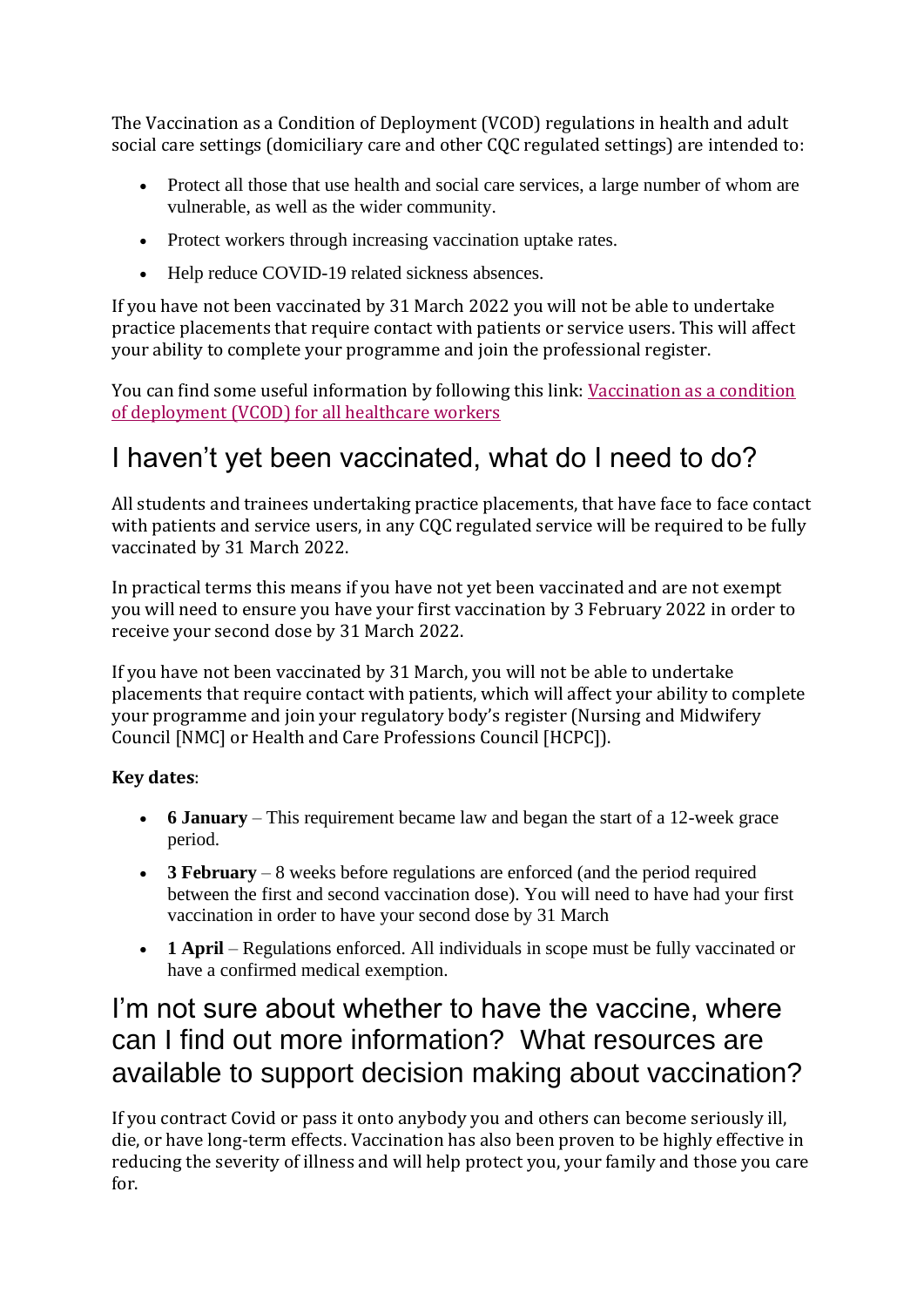Research has shown that vaccines help:

- reduce your risk of catching or spreading Covid-19
- reduce your risk of getting seriously ill or dying from Covid-19

For more information on the vaccines available please go to [Coronavirus \(COVID-19\)](https://www.nhs.uk/conditions/coronavirus-covid-19/coronavirus-vaccination/coronavirus-vaccine/)  [vaccines](https://www.nhs.uk/conditions/coronavirus-covid-19/coronavirus-vaccination/coronavirus-vaccine/)

There is lots of helpful information available on the NHS website which provides up to date facts about Covid-19 and the vaccination. You can of course talk to your GP, and universities will be having conversations with students and offering support.

There are some links to some useful resources below:

- [COVID-19 vaccination programme](https://www.gov.uk/government/collections/covid-19-vaccination-programme)
- [What is in the vaccine and how does it work?](https://www.youtube.com/watch?v=zgtWpwkS9u4&list=PLnhASgDToTktp2Hijdyeo2fsI6Agcn1ul&index=6)
- [Coronavirus \(COVID-19\)](https://www.nhs.uk/conditions/coronavirus-covid-19/)
- [Coronavirus \(COVID-19\) vaccines](https://www.nhs.uk/conditions/coronavirus-covid-19/coronavirus-vaccination/coronavirus-vaccine/)

#### Will some people be medically exempt from the requirement to have the vaccine?

There will be a small number of people where the clinical advice is that the COVID-19 vaccination is not suitable for them. In such cases they will be able to apply for proof of their medical exemption status to ensure they comply with the regulations. Information about the formal exemption process can be found here: COVID-19 medical exemptions: [proving you are unable to get vaccinated](https://www.gov.uk/guidance/covid-19-medical-exemptions-proving-you-are-unable-to-get-vaccinated)

You may also be able to have a temporary exemption if you have a short-term medical condition or recent covid infection. Pregnant women are strongly advised to have the vaccine as they are at higher risk from COVID-19. Pregnant women can however get a temporary exemption up to 16 weeks post-natal.

Individuals who believe they are exempt from the requirement to be vaccinated should apply for a formal COVID-19 medical exemption to comply with the regulations. This can be done by ringing 119 and requesting an NHS COVID Pass medical exemption application form.

The possible reasons for exemptions are limited. Your application will be clinically reviewed by a doctor, specialist clinician or if you are pregnant, a midwife, and you will automatically get the results of your application by post 2 to 3 weeks after applying. If you wish to apply for a formal medical exemption, please do so as soon as possible and inform your university of the outcome of your application.

#### If I haven't been vaccinated by 31 March 2022, what should I do?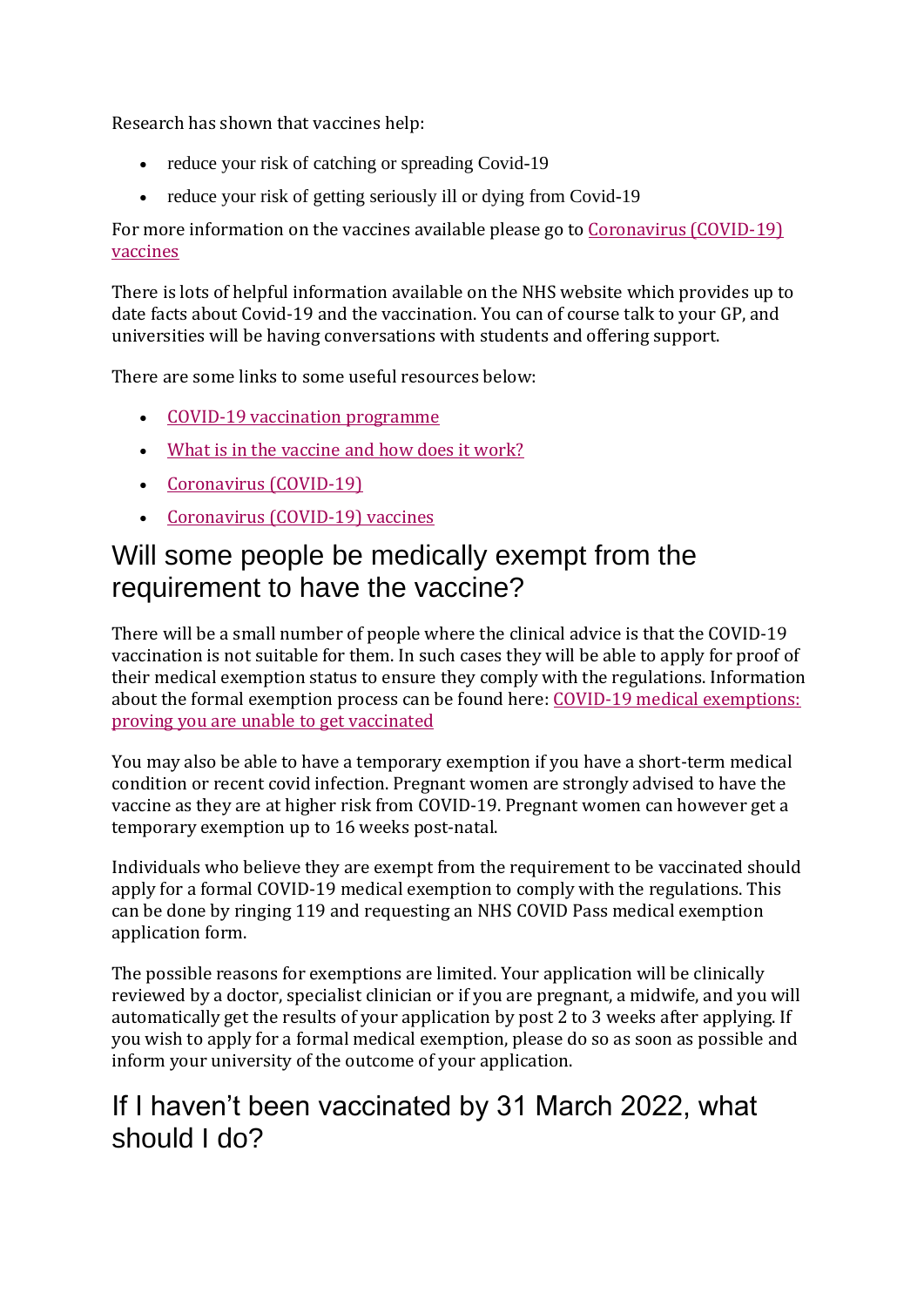We recommend that you talk with your university, they will be able to advise on your individual circumstances and what that means for you in relation to your programme of study.

If you are unable to evidence vaccination or exemption you will not be able to undertake a placement in a health or care setting where patient facing activity takes place on or after 1 April 2022.

#### I have just had Covid and now cannot receive the vaccine for a while?

If you have had a confirmed infection of Covid-19 after 6 January 2022 and are not yet vaccinated this will affect your ability to receive two doses by the deadline. Please talk to your university who can advise you on what you need to do while you await vaccination.

Current NHS guidance is that individuals aged 18 years old or over must wait 28 days before getting any dose of the vaccine. For the purposes of the Regulations, individuals will be considered temporarily exempt from the date of their positive test result on the basis that there are clinical reasons why they should not be vaccinated.

Their temporary exemption will start from the date of their positive test and continues for 42 days from the date of their positive test result. The 42 days comprises a 28-day grace period based on clinical advice, and 14 days in which to receive their first dose of COVID-19 vaccine.

You should still be able to book your first and/or second dose of the vaccine and can therefore provide evidence of your intent to be vaccinated to your university.

#### I am pregnant and plan to delay vaccination until after I have had the baby – will this impact on my programme?

If you are pregnant, it is important to get vaccinated to protect you and your baby. You are at higher risk of getting seriously ill from Covid-19 if you are pregnant. If you get Covid-19 late in your pregnancy, your baby could also be at risk.

If you have not had a Covid vaccination yet, it is recommended to arrange to be vaccinated as soon as possible. You do not need to delay vaccination until after you have given birth. If you had your second dose at least three months ago, you can now book a booster dose. The vaccines cannot give you or your baby Covid-19. Useful information can be found by following the links below.

- [Coronavirus \(COVID-19\) Infection in Pregnancy](https://www.rcm.org.uk/media/5722/2021-12-06-coronavirus-covid-19-infection-in-pregnancy-v142.pdf)
- [Pregnancy, breastfeeding, fertility and coronavirus \(COVID-19\) vaccination](https://www.nhs.uk/conditions/coronavirus-covid-19/coronavirus-vaccination/pregnancy-breastfeeding-fertility-and-coronavirus-covid-19-vaccination/)

A short-term medical exemption from the Covid-19 vaccination is an option that pregnant woman may choose to take. The exemption expires 16 weeks after giving birth. This will allow them to become fully vaccinated after birth.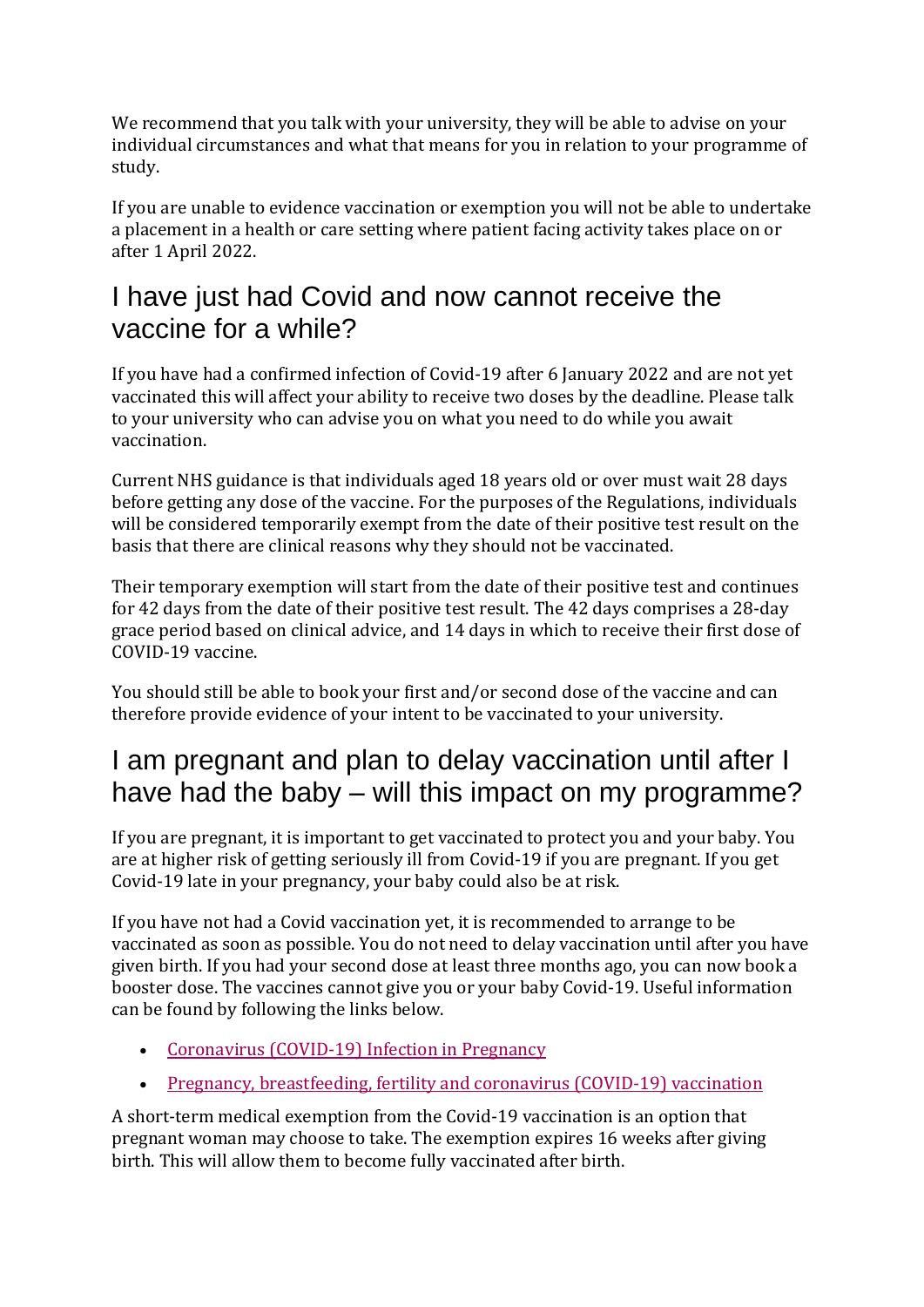Whilst the short-term exemption means that pregnant women can continue to be in patient facing roles a risk assessment should be undertaken. Pregnant women can use MAT B1 certificates when applying for an exemption.

Temporary pausing of placements may be considered and mutually agreed upon, following the outcome of applicable risk assessments or on the advice of occupational health. If you plan to defer your vaccination, please do talk to your university who will advise you what this means for your programme.

The domestic NHS COVID Pass will look and work in the same way for people with clinical exemptions as it will for people who are fully vaccinated. The pass will not show that a worker has a clinical exemption. Workers will receive a confirmation letter which they should keep for their records and use to prove that their unable to get vaccinated. The letter will explain that the individual is medically unable to get vaccinated, the pass does not.

#### I have a medical exemption certificate – can I continue with my placements?

Placements can continue for those for whom vaccination is not clinically appropriate, however, it is important that your university, with the placement provider(s), takes steps to ensure the mitigation of workplace risk and identification of additional support required.

#### I was vaccinated abroad what evidence do I need to show to prove I am vaccinated or exempt?

Individuals who are vaccinated abroad will be required to provide evidence of their vaccination status and, where necessary, have a top-up dose with a UK authorised vaccine consistent with the UK Health Security Agency (UKHSA) guidance on vaccines. To avoid doubt, mixed doses (that is, where different vaccines have been administered to complete the dose schedule) will be accepted for the purposes of the vaccination requirements

• [Vaccination of those who received COVID-19 vaccine overseas](https://assets.publishing.service.gov.uk/government/uploads/system/uploads/attachment_data/file/1041770/covid-19-vaccination-of-individuals-vaccinated-overseas.pdf)

#### I will qualify very soon and join the professional register. If I'm not vaccinated what does that mean for me in terms of future employment?

Covid vaccination will be a requirement of deployment for all those in patent facing roles in services regulated by the CQC. You will be required to provide evidence to your employer of full vaccination status or exemption to undertake a role with patient facing duties.

Occupational Health Departments will look at this as they do other required vaccinations (e.g. MMR, Tuberculosis, Hepatitis, Varicella) as part of pre-employment screening.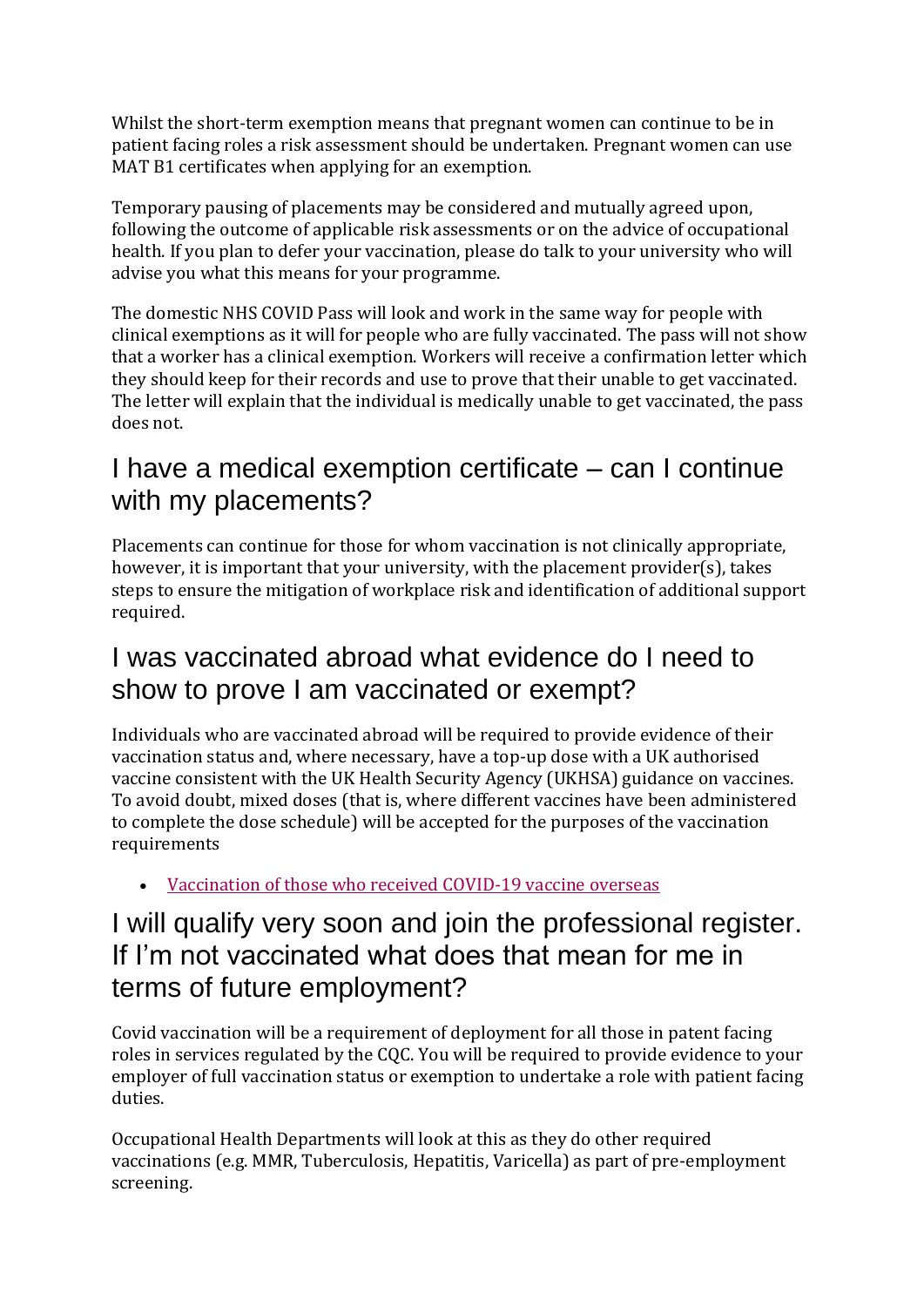#### Who is responsible for ensuring students are vaccinated?

As a future healthcare professional, it is the responsibility of the student to ensure they are vaccinated against Covid-19 or have the appropriate evidence of exemption. Universities should encourage the vaccination as part of their communications with students in line with NHS guidance and ascertain students' vaccination status to enable clinical placement education to occur. If students are not vaccinated (first and second dose) by 1 April 2022 they will not be permitted to undertake clinical placements and this may impact on their ability to complete their programme.

#### Am I required to have more than two doses of the Covid-19 vaccination? / Is the Covid-19 booster included in the regulations?

At present, the regulations do not require evidence of booster doses, but it is strongly encouraged that all students take the opportunity to have a booster dose, at the appropriate interval, if you have not already received this.

#### Are any other vaccinations included in the regulations?

At this time, no other vaccinations are included in these regulations although the government has stated its intention to keep this under review in respect of the influenza vaccine following this winter and ahead of winter 2022/23.

#### Other useful links

- [Vaccination as a condition of deployment \(VCOD\) for healthcare workers](https://www.england.nhs.uk/coronavirus/wp-content/uploads/sites/52/2022/01/C1547-vcod-faqs.pdf)
- [COVID-19 and vaccination FAQs](https://www.rcn.org.uk/get-help/rcn-advice/covid-19-and-vaccination)
- [Vaccination as a condition of deployment \(VCOD\) for health and care workers](https://www.unison.org.uk/health-news/2022/01/mandatory-covid-vaccination-of-health-and-care-workers-england/)  [\(England\) Frequently Asked Questions](https://www.unison.org.uk/health-news/2022/01/mandatory-covid-vaccination-of-health-and-care-workers-england/)
- [PDF version of this page \(opens in a new window or tab\)](https://www.hee.nhs.uk/printpdf/covid-19/vaccination-condition-deployment)

#### Share this article on:

Share with a URL:

[Return to the top of the page.](https://www.hee.nhs.uk/covid-19/vaccination-condition-deployment#skip-link)